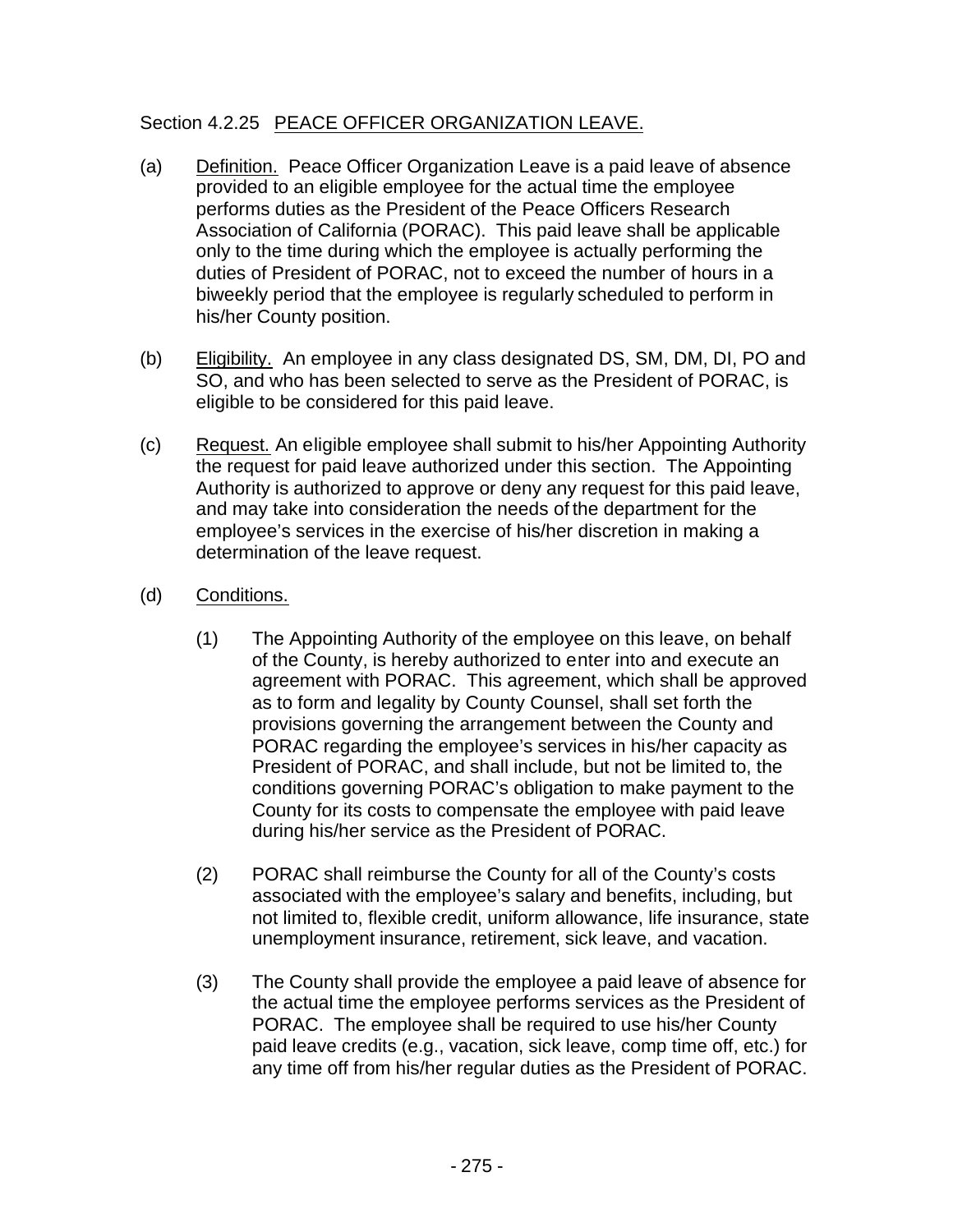- (4) The employee authorized for paid leave under this section is entitled only to the amount of biweekly salary that he/she is authorized to receive in his/her position as a County employee, and shall not include any extra pay in the form of overtime. In the event the employee, as President of PORAC, works in excess of his/her regularly scheduled biweekly hours as a County employee, the treatment of such excess hours shall be a matter exclusively between the employee and PORAC.
- (e) Duration. The duration of this paid leave shall be limited to the one-year term in which the employee serves as President of PORAC. This paid leave may be renewed, on a year-by-year basis, in the event that the employee is selected to serve additional one-year terms as President of PORAC.

(Added 01/13/04, Ord. No. 9624)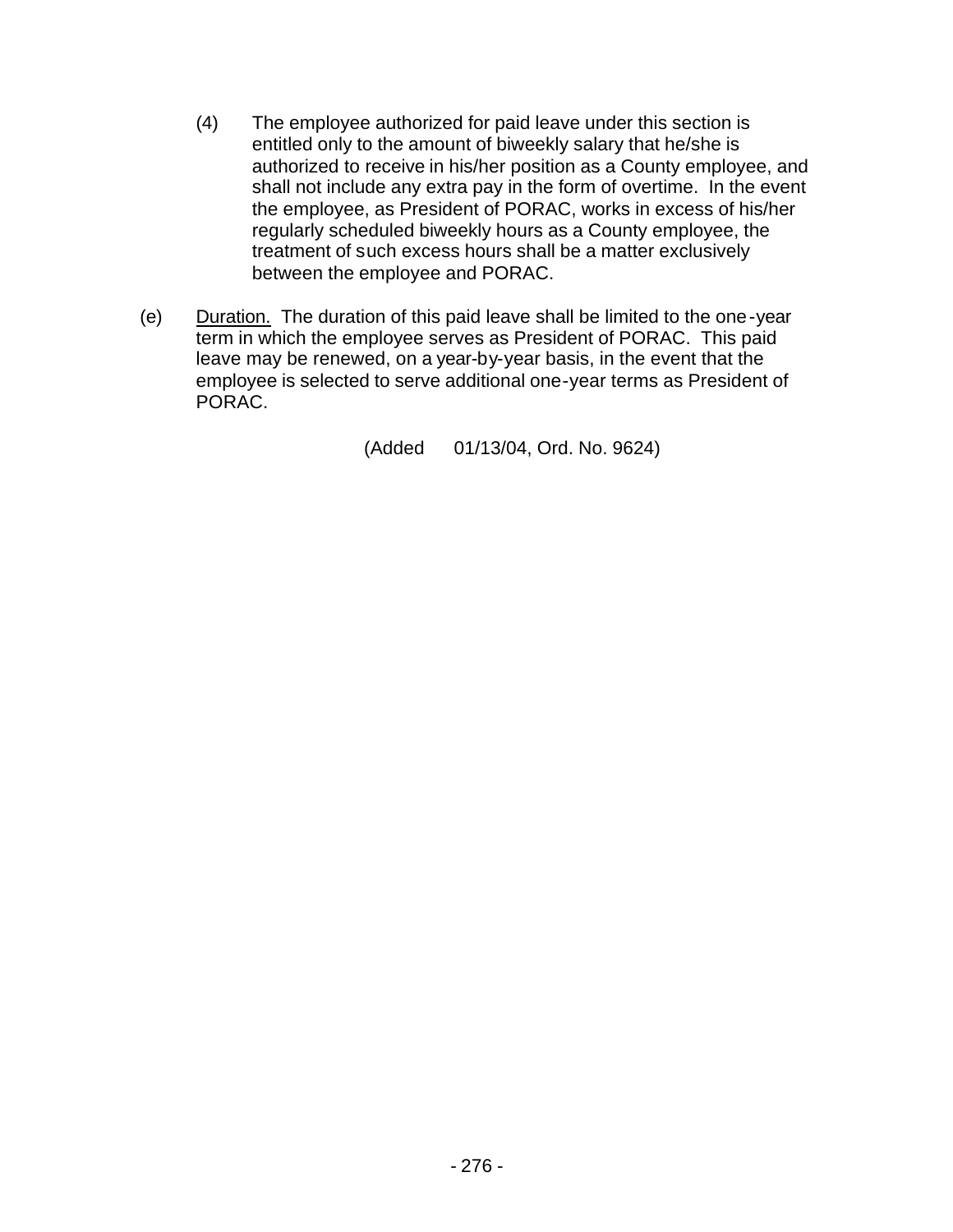This page is left blank to accommodate future changes.